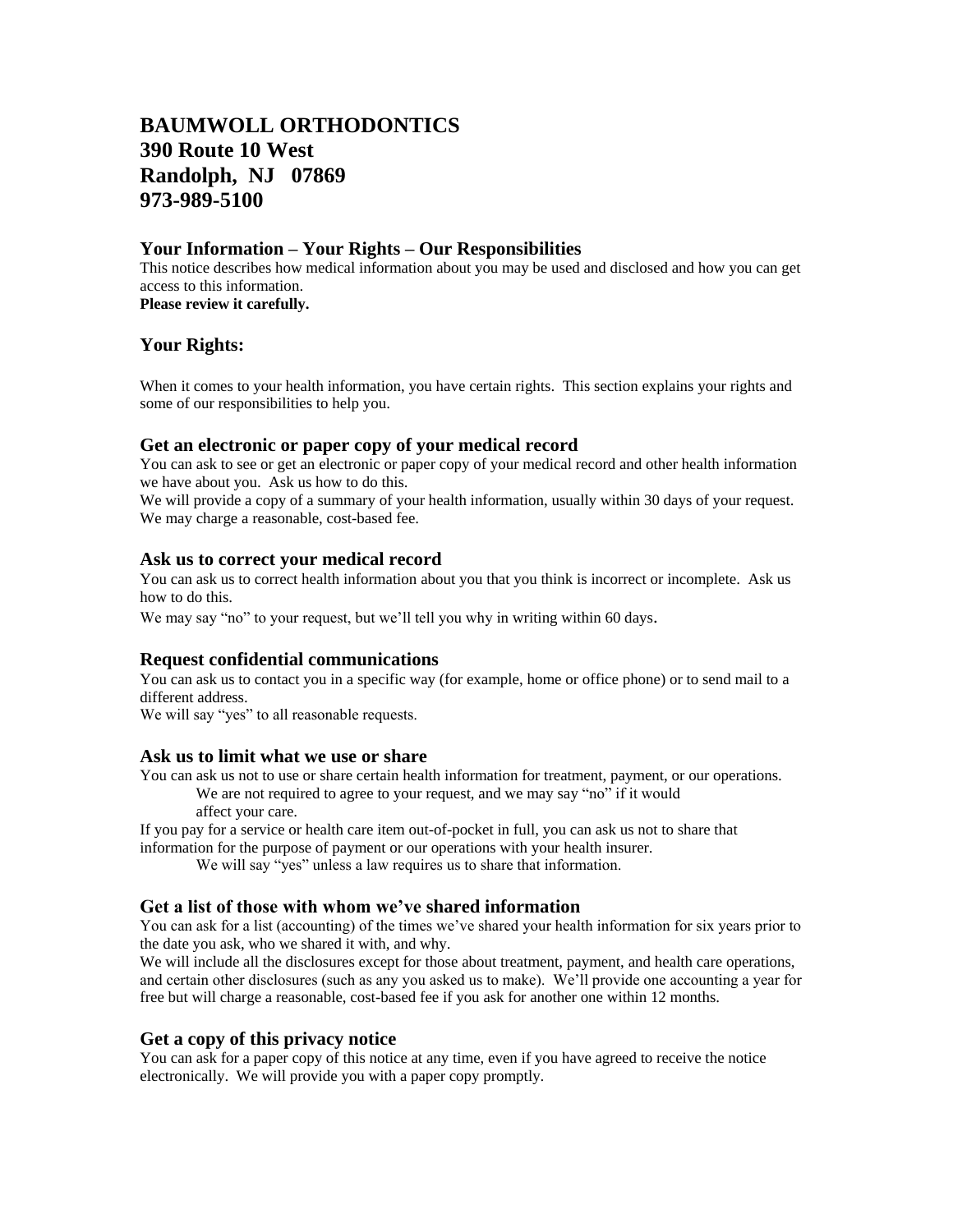#### **Choose someone to act for you**

If you have given someone medical power of attorney or if someone is your legal guardian, that person can exercise your rights and make choices about your health information.

We will make sure the person has this authority and can act for you before we take any action.

## **File a complaint if you feel your rights are violated**

You can complain if you feel we have violated your rights by contacting us using the information on the first page.

You can file a complaint with the U.S. Department of Health and Human Services Office for Civil Rights by sending a letter to 200 Independence Avenue, S.W., Washington, D.C. 20201, calling 1-877-696-6775, or visiting **[www.hhs.gov/ocr/privacy/hipaa/complaints/.](http://www.hhs.gov/ocr/privacy/hipaa/complaints/)**

We will not retaliate against you for filing a complaint.

## **Your Choices**

#### **For certain health information, you can tell us your choices about what we share.**

If you have a clear preference for how we share your information in the situations described below, talk to us. Tell us what you want us to do, and we will follow your instructions.

#### **In these cases, you have both the right and choice to tell us:**

Share information with your family, close friends, or others involved in your care.

Share information in a disaster relief situation

Include your information in a hospital directory

Contact you for fundraising efforts

If you are not able to tell us your preference, for example if you are unconscious, we may go ahead and share your information if we believe it is in your best interest. We may also share your information when needed to lessen a serious and imminent threat to health or safety.

## **In these cases we NEVER share your information unless you give us written permission:**

Marketing purposes Sale of your information Most sharing of psychotherapy notes

## **In the case of fundraising:**

We may contact you for fundraising efforts, but you can tell us not to contact you again.

## **Our Uses and Disclosures**

How do we typically use or share your health information? We typically use or share your health information in the following ways.

#### **Treat You**

We can use your health information and share it with other professionals who are treating you. (i.e. a doctor treating you for an injury asks another doctor about your overall health condition)

## **Run Our Organization**

We can use and share your health information to run our practice, improve your care, and contact you when necessary. ( i.e. We use health information about you to manage your treatment and services)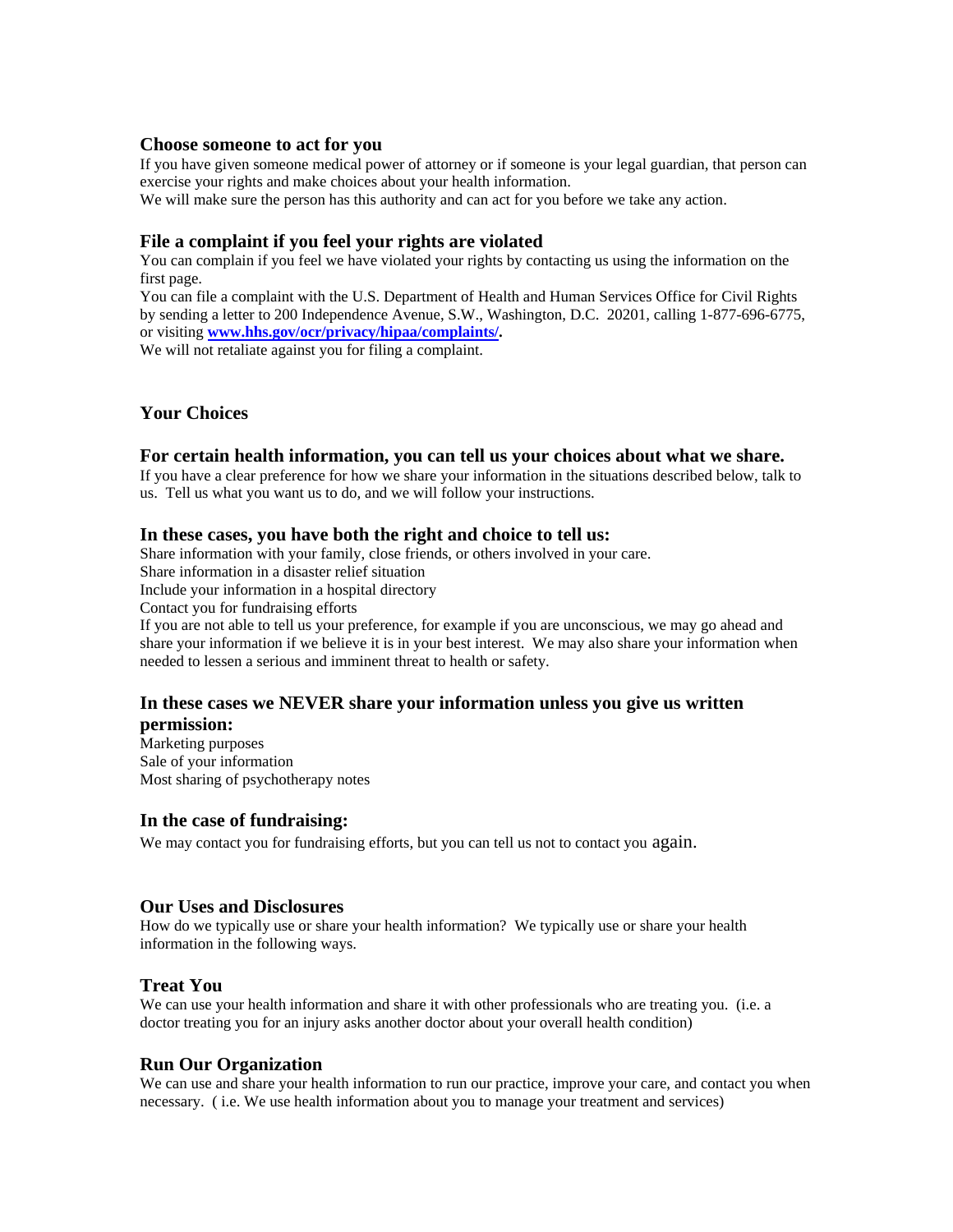## **Bill For Your Services**

We can use and share your health information to bill and get payment from health plans or other entities. (i.e. We give information about you to your health insurance plan so it will pay for your services)

How else can we use or share your health information? We are allowed or required to share your information in other ways – usually in ways that contribute to the public good, such as public health and research. We have to meet many conditions in the law before we can share your information for these purposes. For more information see:

**[www.hhs.gov/ocr/privacy/hipaa/understanding/consumers/index.html.](http://www.hhs.gov/ocr/privacy/hipaa/understanding/consumers/index.html)**

#### **Help with public health and safety issues**

We can share health information about you for certain situations such as:

Preventing disease Helping with product recalls Reporting adverse reactions to medications Reporting suspected abuse, neglect, or domestic violence Preventing or reducing a serious threat to anyone's health or safety

#### **Do research**

We can use or share your information for health research.

#### **Comply with the law**

We will share information about you if your state or federal laws require it, including with the Department of Health and Human Services if it wants to see that we are complying with federal privacy law.

#### **Respond to organ and tissue donation requests**

We can share health information about you with organ procurement organizations.

## **Work with a medical examiner or funeral director**

We can share health information with a coroner, medical examiner, or funeral director when an individual dies.

#### **Address workers' compensation, law enforcement, and other government requests**

We can use or share health information about you: For workers' compensation claims For law enforcement purposes or with a law enforcement official

With health oversight agencies for activities authorized by law

For special government functions such as military, national security, and presidential protective services

#### **Respond to lawsuits and legal actions**

We can share health information about you in response to a court or administrative order, or in response to a subpoena.

# **Our Responsibilities**

We are required by law to maintain the privacy and security of your protected health information. We will let you know promptly if a breach occurs that may have compromised the privacy or security of your information.